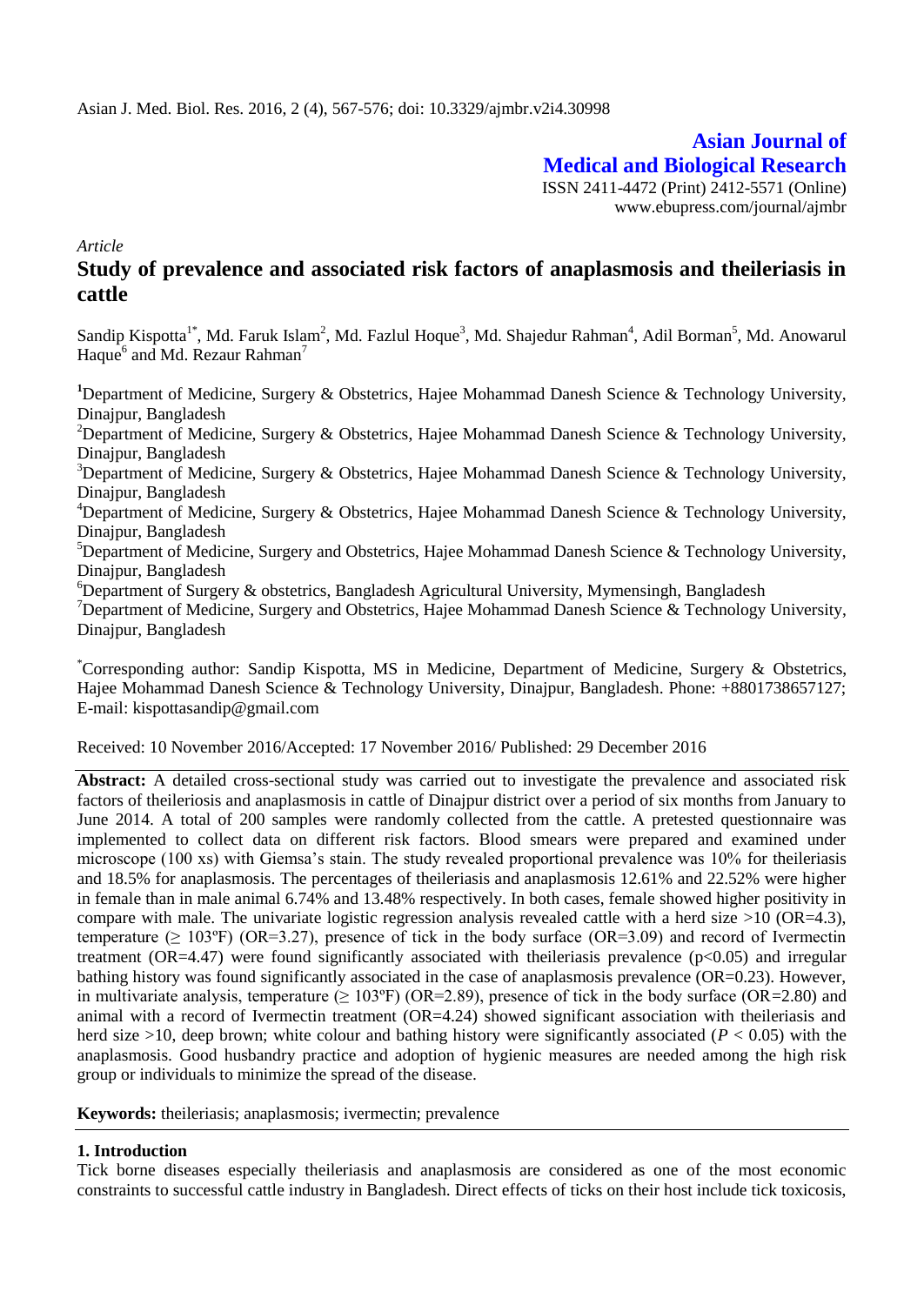metabolic disturbances anaemia and tick worry which can result in production losses or deaths (O'Kelly and Seifert, 1969). The climatic condition of Bangladesh is highly favourable for growth and multiplication of tick which act as natural vectors of *Theileria annulata, Theileria mutans* and blood rickettsia such as *Anaplasma marginale, Anaplasma centrale* had been reported in animals of Bangladesh (Ahmed, 1976; Samad *et al.,* 1984). Anaplasmosis is a rickettsial disease affecting cattle in most tropical, subtropical, and temperate countries (Zugg *et al.,* 1986). Samad (1989) reported the occurrence of sub-clinical anaplasmosis infection in cattle were 5.93% in Bangladesh. Anaplasmosis is currently becoming an emerging disease in humans it has the potential to be transmitted by ticks as well as nosocomial infection (Dumler *et al.,* 2005; Walker *et al.,* 2008; Zhang *et al.,* 2012). The indigenous cattle gain considerable resistance against such diseases following continuous exposure of tick vectors. The climate and topography of Dinajpur district in Bangladesh are much diversified. The western part of Dinajpur district is bounded by Indian border. It is a fact that the adjacent districts of the two countries have the same weather which is favorable for tick borne diseases. Therefore, the tick borne diseases spread very rapidly in Bangladesh through the animals imported from India. But it has been observed that the investigation for tick borne diseases in this part of the country has got less priority by the previous researchers. Some risk factors which have been cited for theileriasis and anaplasmosis infection in certain parts of the country include sex, age, season, nutrition etc. Therefore, the present study has been undertaken based on the following objectives to determine the prevalence of tick borne diseases (theileriasis and anaplasmosis) in cattle at Dinajpur district and to identify the possible risk factors of tick borne diseases associated with the prevalence in cattle.

#### **2. Materials and Methods**

Bangladesh is located in the northeastern part of South Asia. The study was conducted in two areas as Sadar and Birol Upazilla in Dinajpur district. Six villages as Kasimpur, Karimullapur, Porospur Fasilla, Khodmadhobpur, Chakparbotipur and Pulhat were included from Sadar upazilla and another three villages as Mohespur and Rabipur and Birol Bazar were also included from Birol upazila. A total of 200 cattle were selected randomly on the basis of availability from the 58 small household from the study area. The animal was examined especially on the basis of some parameters like rectal temperature, visible mucous membrane, body conformation score, lymphnode palpation, presence of ticks and urine colour. Aseptic procedures were followed to keep the animal safe and healthy while collecting biological samples. All necessary ethical considerations were followed. **A**pproximately 5-6 ml of blood was collected from jugular vein using 10 ml disposable plastic syringe from each animal and then preserved in Vacutainer® tube containing anticoagulant. The collected blood samples were carried out to the Department of Medicine, Surgery and Obstetrics laboratory. For data collection, a developed pretested questionnaire was prepared to gather information regarding the possible risk factors including breed, age, sex, seasons, herd size, urine colour, infertility, bathing history, routine anthelmintic, rearing period, place of birth, buying period, tick density etc. The study was carried out for a period of six months from 1<sup>st</sup> January to  $30<sup>th</sup>$  June 2014. Blood samples collected were examined in the laboratory through thin smear technique from each blood sample (Hendrix and Robinson, 2006). Moreover examination had been done by preparing two thin smears from each blood sample (Hendrix and Robinson, 2006) and after preparation, thin smear was fixed with ethanol for 10 minutes and stained with Giemsa stain. The stained blood smears were examined under microscope at different magnifications using immersion oil, when necessary. The effective diagnosis depends on personal ability and experience (Salih *et al.*, 2007). The animal level data and laboratory tests results were stored in Microsoft Excel 2010. The data was analysed in STATA/IC 12.0 for Windows (StataCorp. College Station, Texas, USA). The obtained data was analysed using logistic regression model. Both univariate and multivariate analyses was carried out during the study. The dependant variable was coded as 1 (positive animal) and 0 (negative animal). Screening of independent variables to be offered for multivariate analyses was performed after univariate analyses. Independent variables with a p value  $\leq 0.30$  in univariate model were offered for multivariate analyses. Significant correlation between independant variables was assessed using cross tabulation through Chi-square test. The Multivariate analysis was done following the strategy described by Hosmer & Lemeshow (1989). A preliminary reference model was constructed using the independent variables that were selected at univariate model. Later, a backward elimination procedure was applied and statistical significance of individual variable was tested using likelihood-ratio test (Dohoo *et al.,* 2003) with a p value  $\leq 0.05$ . Odds ratio with 95% confidence intervals was used to assess and interpret the results of all categorical independent variables. The proportional prevalence of theileriasis and anaplasmosis infections in cattle was estimated through using formula denoted by Thrusfield, 1995.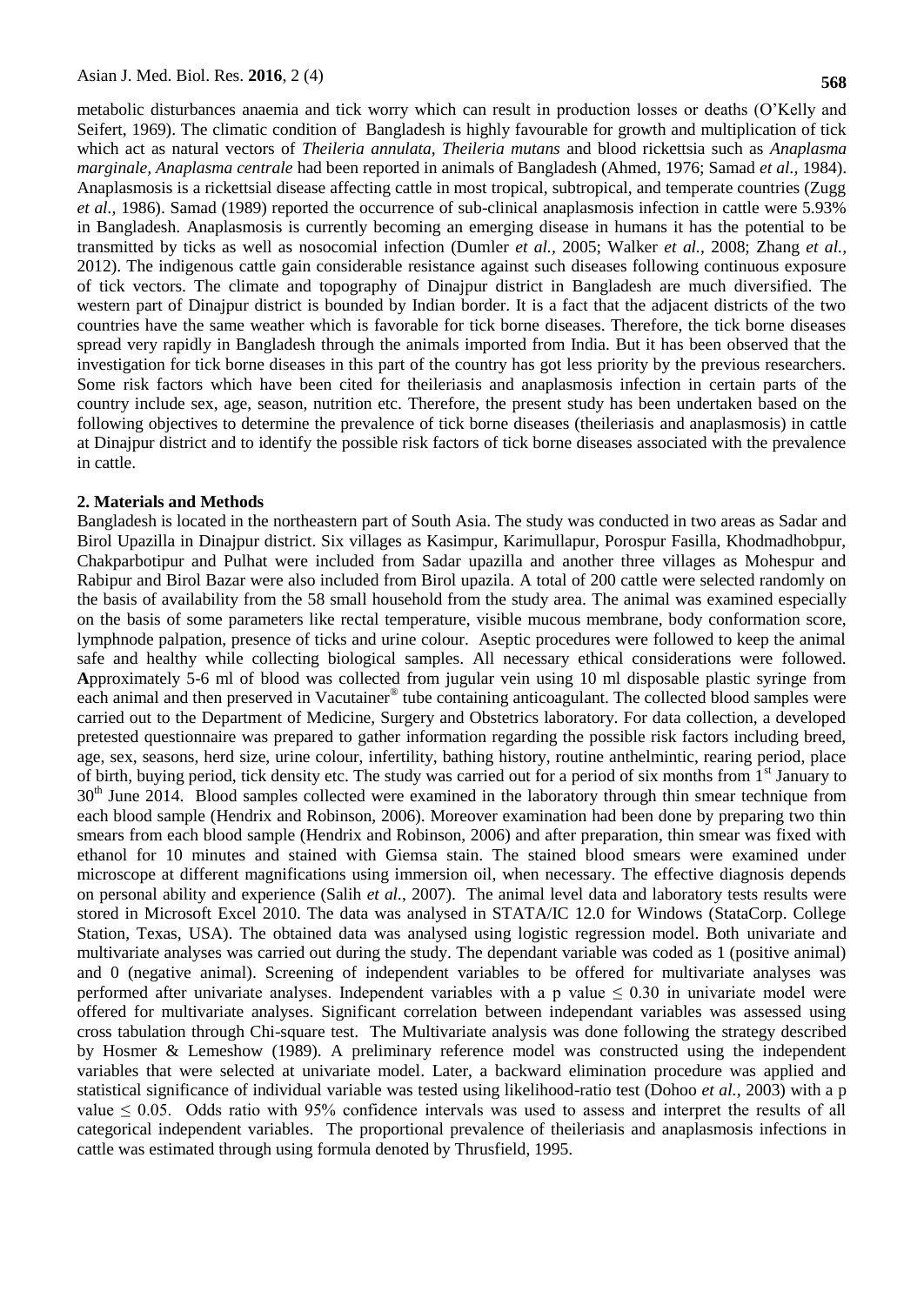The proportional prevalence of theileriasis and anaplasmosis infections

These, 2010, 2 (4)

\nevaluate of theileriasis and anaplasmosis infections

\n
$$
= \frac{\text{No. of individual having a disease in a particular point of time}}{\text{No. of individual in the population at risk at the point of time}} \times 100
$$

#### **3. Results**

A total of 200 blood samples including 102 from local and 98 from cross breed cattle were examined at lab to identify the *Theileria* spp*.* and *Anaplasma* spp. without considering the age and sex of cattle.

#### **Table 1. Prevalence of theileriasis and anaplasmosis in cattle.**

|                        |                              |             |                | <b>Theileriasis</b> |                | <b>Anaplasmosis</b> |  |  |
|------------------------|------------------------------|-------------|----------------|---------------------|----------------|---------------------|--|--|
| Factor                 | Category                     | $\mathbf N$ | n              | $\frac{0}{0}$       | $\mathbf n$    | $\frac{0}{0}$       |  |  |
| Prevalence             |                              | 200         | 20             | 10                  | 37             | 18.5                |  |  |
| Herd size              | $1 - 5$                      | 95          | 6              | 6.32                | 17             | 17.89               |  |  |
|                        | $6 - 10$                     | 65          | 5              | 7.69                | 17             | 26.15               |  |  |
|                        | >10                          | 40          | 9              | 22.5                | 3              | 7.5                 |  |  |
| Colour                 | <b>Black and Ash</b>         | 79          | 10             | 12.66               | 11             | 13.92               |  |  |
|                        | Deep brown; White            | 47          | $\mathbf{1}$   | 2.12                | 13             | 27.66               |  |  |
|                        | Mixed blak and white; Spoted | 74          | 9              | 12.16               | 13             | 17.56               |  |  |
|                        | red and white; Red           |             |                |                     |                |                     |  |  |
| Breed type             | Local                        | 102         | 7              | 6.86                | 16             | 15.68               |  |  |
|                        | Cross                        | 98          | 13             | 13.26               | 21             | 21.42               |  |  |
| Age                    | 1-24 months                  | 110         | 9              | 8.18                | 22             | 20                  |  |  |
|                        | $> 24-48$ months             | 46          | 5              | 10.86               | 5              | 10.86               |  |  |
|                        | $>48$ months                 | 44          | 6              | 13.64               | 10             | 22.72               |  |  |
| Sex                    | Female                       | 111         | 14             | 12.61               | 25             | 22.52               |  |  |
|                        | Male                         | 89          | 6              | 6.74                | 12             | 13.48               |  |  |
| Temperature            | $< 103$ °F                   | 155         | 11             | 7.10                | 29             | 18.70               |  |  |
|                        | $\geq 103$ °F                | 45          | 9              | 20                  | 8              | 17.78               |  |  |
| <b>Bathing history</b> | Regular                      | 166         | 18             | 10.84               | 35             | 21.08               |  |  |
|                        | Irregular                    | 34          | $\overline{c}$ | 5.88                | $\overline{2}$ | 5.88                |  |  |
| Presence of tick       | N <sub>o</sub>               | 146         | 10             | 6.84                | 30             | 20.54               |  |  |
|                        | Yes                          | 54          | 10             | 18.52               | 7              | 12.96               |  |  |
| Routine anthelmintic   | No                           | 99          | $\overline{4}$ | 4.04                | 20             | 20.20               |  |  |
| treatment              | Yes                          | 101         | 16             | 15.84               | 17             | 16.83               |  |  |
| Place of birth         | Own farm                     | 103         | 12             | 11.65               | 18             | 17.48               |  |  |
|                        | Outside of farm              | 97          | 8              | 8.24                | 19             | 19.58               |  |  |

### **3.1. Prevalence**

Blood smears were made and stained with Giemsa and examined under light microscopy for the presence of piroplasoms and Anaplasma bodies in the erythrocytes of the infected animals. In this study the anaplasmosis showed a higher prevalence than that in the theileriasis,  $18.5\%$  (n = 37) vs.  $10\%$  (n = 20) respectively (Table 1).

### **3.2. Herd Size**

There were three categories of herd size. These were 1-5, 6-10 and >10. In the category of herd size 1-5, the percentage of infection in theileriasis was lower (6.32%) than the percentage (17.89%) in anaplasmosis. In the category of herd size 6-10, the percentage of infection in theileriasis was lower (7.69%) than the percentage (26.15%) in anaplasmosis. In the category of herd size >10 the percentage of infection (22.5%) in theileriasis was higher than the percentage (7.5%) in anaplasmosis (Table 1).

### **3.3. Colour**

Considering the coat colour, the percentage of theileriasis infection was lower (2.12%) in deep brown and white cattle. However, in the case of anaplasmosis the percentage (27.66%) is higher in deep brown and white cattle (Table 1).

### **3.4. Breed Type**

Prevalence of *Theileria* spp. *and Anaplasma* spp.were found higher (P<0.05) in cross bred cattle (*B. Taurus* x *B. indicus)* than Local breed cattle (*B. indicus*). In the case of local breed, the percentage of theileriasis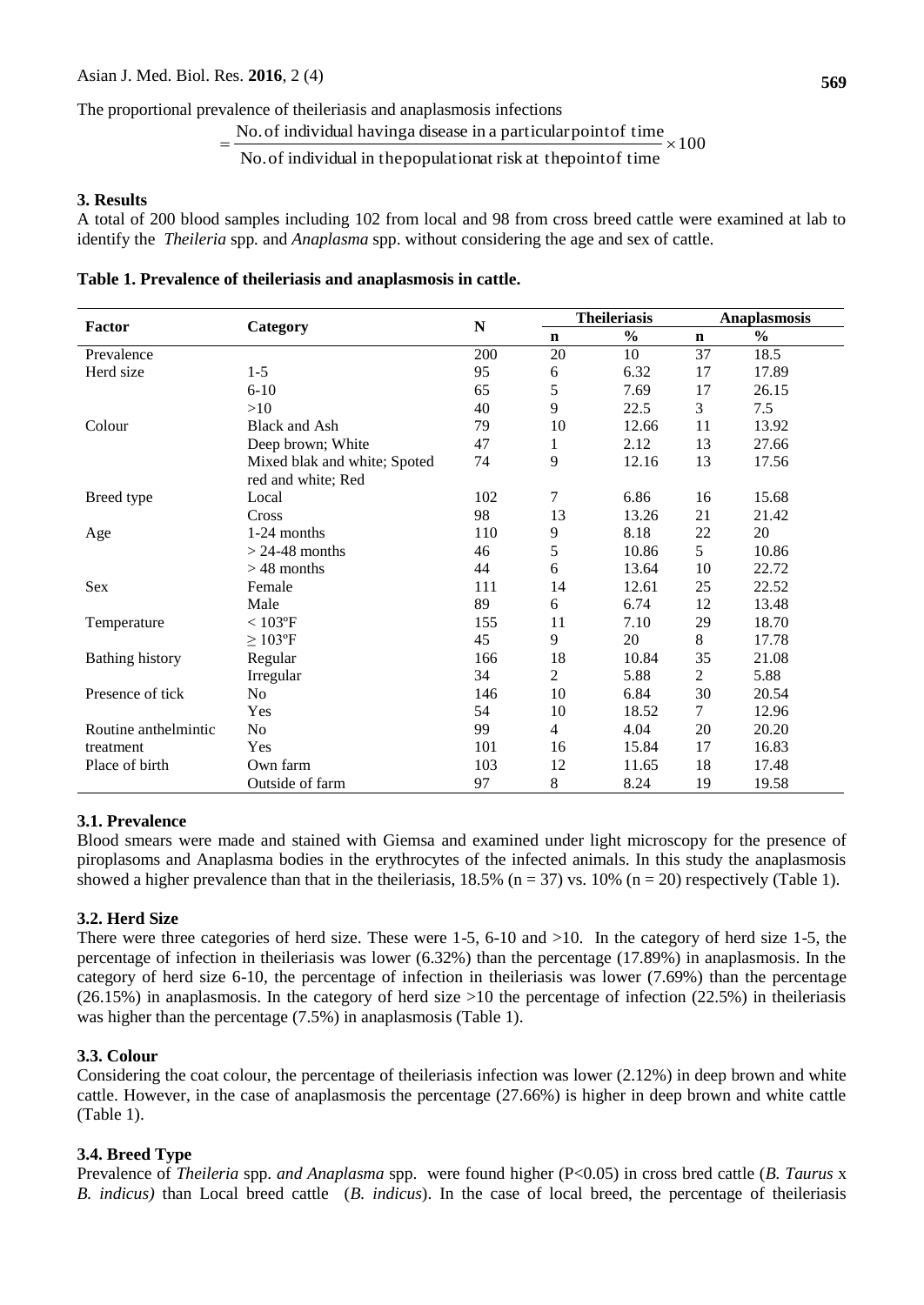infection was lower (6.86%) than the percentage (15.68%) in anaplasmosis. It was found in the case of cross breed that the percentage of theileriasis infection was lower (13.26%) than the percentage (21.42%) in anaplasmosis (Table 1).

# **3.5. Age**

Considering the age of cattle, it had been found that the percentages of infection for theileriasis were significantly increased with the increase of age and higher percentage was observed in the cattle of 48 months. Though anaplasmosis found in all age groups, cattle aged between 25 to 48 months had lower infection compared to those aged between 1-24 months and cattle older than 48 months, being 10.86% ( $n = 5$ ), 20% ( $n =$ 22) and 22.72%  $(n = 10)$  positive respectively. It had been observed that the percentage (10.86%) was equal in the cases of both theileriasis and anaplasmosis for the cattle of age group >24-48 months (Table 1).

# **3.6. Sex**

Females were more (P<0.05) at risk as compared to males in case of anaplasmosis and the ileriasis. The percentages in anaplasmosis and theileriasis were found at 22.52% and 12.61% respectively in the case of females and the percentage in anaplasmolosis and theileriasis were found at 13.48% and 6.74% in the case of males (Table 1).

# **3.7. Temperature**

It had been found that the percentage of theileriasis infection was lower (7.10%) than the percentage (18.70%) in anaplasmosis when the body temperature was  $< 103^{\circ}$ F and the percentage of theileriasis infection was 20% and anaplasmosis infection was 17.78 when the body temperature was  $\geq 103^{\circ}$ F (Table 1).

# **3.8. Bathing history**

Considering the case of bathing history, it had been observed that the cases of theileriasis and anaplasmosis were found in the cattle of farms though regular bathing took place (Table 1).

# **3.9. Presence of Ticks**

It had also been found that the positive theileriasis was found in 18.52% cattle, which had ticks in their body surface, but in most of the affected cattle (20.54%) by anaplasmosis, the ticks were not found in the body surface (Table 1).

### **3.10. Routine Anthelmintic Treatment**

It had been found that theileriasis affected 15.84% cattle even after treatment by ivermectine, which was higher than non-treated cattle (4.04%). In the case of anaplasmosis, the percentage of infection was higher (20.20%) in non-treated cattle than treated cattle (16.83%). This figure was very near to theileriasis treated cattle (Table 1).

# **3.11. Place of Birth**

This study reveals that the cattle collected from unknown farms were at higher risk for both diseases (Table 1).

### **Table 2. Potential risk factors or indicators of cattle anaplasmosis based on univariate logistic regression model (ULRM).**

| <b>Variable</b> |                                                 | P value | <b>OR (95% CI)</b>      |  |  |
|-----------------|-------------------------------------------------|---------|-------------------------|--|--|
|                 | Category                                        |         | Microscopic examination |  |  |
| Herd size       | $1-5$                                           |         |                         |  |  |
|                 | $6 - 10$                                        | 0.212   | $1.62(0.76-3.48)$       |  |  |
|                 | >10                                             | 0.132   | $0.37(0.10-1.34)$       |  |  |
| Colour          | Black and Ash                                   |         |                         |  |  |
|                 | Deep brown; White                               | 0.062   | $2.36(0.96-5.82)$       |  |  |
|                 | Mixed blak and white; Spoted red and white; Red | 0.537   | $1.32(0.54-3.16)$       |  |  |
| Breed type      | Local                                           |         |                         |  |  |
|                 | Cross                                           | 0.297   | $1.46(0.71-3.00)$       |  |  |
| Age             | 1-24 months                                     |         |                         |  |  |
|                 | $>$ 24-48 months                                | 0.176   | $0.48(0.17-1.38)$       |  |  |
|                 | $>$ 48 months                                   | 0.706   | $1.18(0.50-2.74)$       |  |  |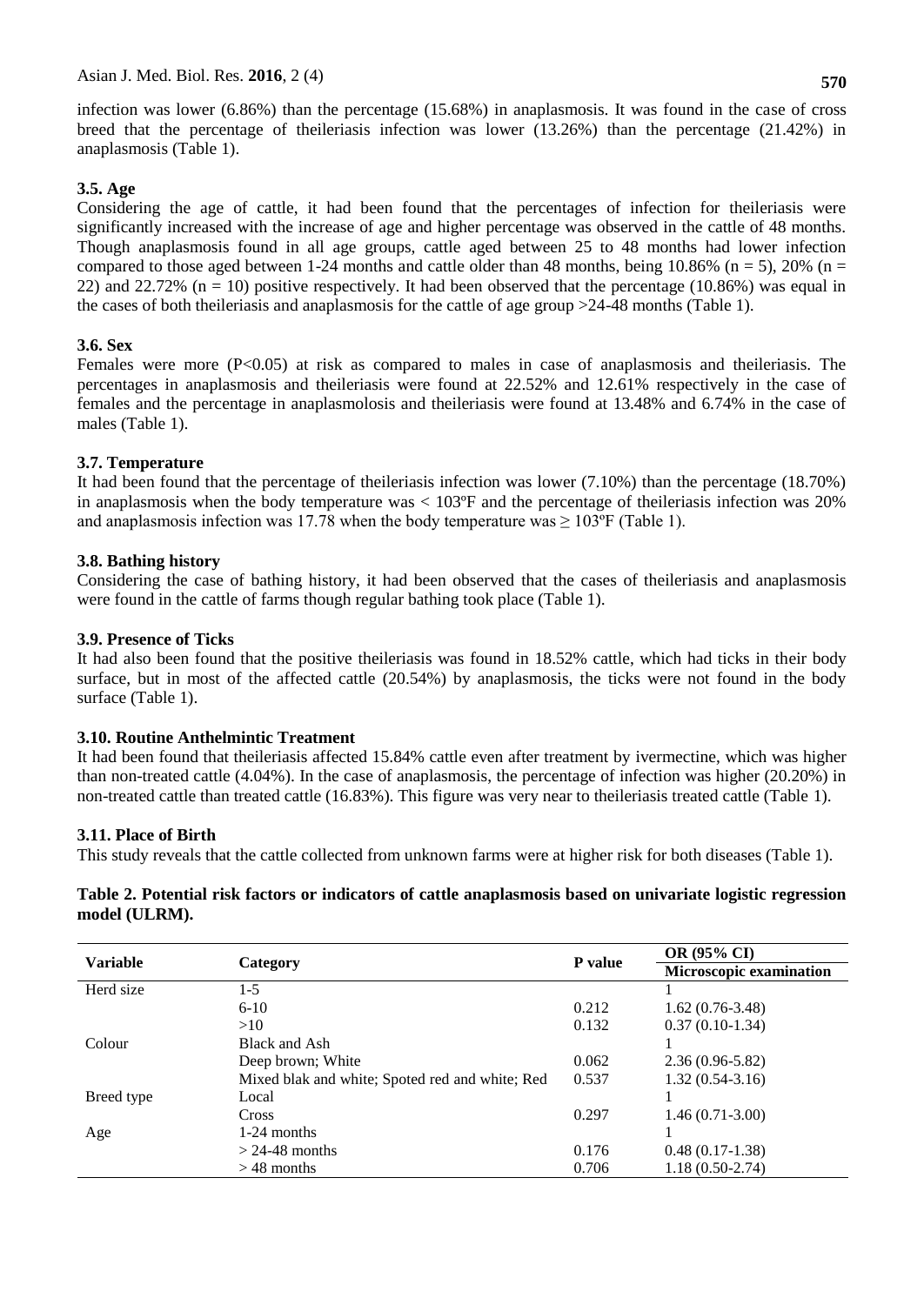| <b>Variable</b>      | Category        | P value | OR (95% CI)                    |  |  |
|----------------------|-----------------|---------|--------------------------------|--|--|
|                      |                 |         | <b>Microscopic examination</b> |  |  |
| <b>Sex</b>           | Female          |         |                                |  |  |
|                      | Male            | 0.105   | $0.54(0.25-1.14)$              |  |  |
| Temperature          | $< 103$ °F      |         |                                |  |  |
|                      | $\geq 103$ °F   | 0.887   | $0.94(0-2.22)$                 |  |  |
| Bathing history      | Regular         |         |                                |  |  |
|                      | Irregular       | 0.054   | $0.23(0.05-1.02)$ *            |  |  |
| Presence of tick     | N <sub>0</sub>  |         |                                |  |  |
|                      | Yes             | 0.224   | $0.58(0.24-1.40)$              |  |  |
| Routine anthelmintic | N <sub>0</sub>  |         |                                |  |  |
| treatment            | Yes             | 0.540   | 0.80(0.391.64)                 |  |  |
| Place of birth       | Own farm        |         |                                |  |  |
|                      | Outside of farm | 0.701   | $1.15 \quad 0.56 - 2.34$       |  |  |

\* Variables are significant at 5 % level.

Table 2 showed that the univariate logistic regression analysis revealed, cattle with a record of irregular bathing history in the case of anaplasmosis showed significant prevalence (OR=0.23) in compare with regular bathing history. But no significant association has been found with the factors that includes temperature  $(≥ 103°F)$ , presence of tick in the body surface, record of ivermectin treatment or with other variables like theileriasis.

# **Table 3. Potential risk factors or indicators of cattle anaplasmosis based on multivariate logistic regression model.**

| <b>Variable</b>        |                                      | P value | OR (95% CI)             |
|------------------------|--------------------------------------|---------|-------------------------|
|                        | Category                             |         | Microscopic examination |
| Herd size              | $1-5$                                |         |                         |
|                        | $6 - 10$                             | 0.682   | $1.20(0.50-2.86)$       |
|                        | >10                                  | 0.056   | $0.26(0.06-1.03)*$      |
| Colour                 | Black and Ash                        |         |                         |
|                        | Deep brown; White                    | 0.020   | $3.50(1.22-10.02)$ *    |
|                        | Mixed blak and white; Spoted red and | 0.714   | $1.18(0.48-2.94)$       |
|                        | white; Red                           |         |                         |
| Breed type             | Local                                |         |                         |
|                        | Cross                                | 0.075   | $2.32(0.92 - 5.86)$     |
| <b>Bathing history</b> | Regular                              |         |                         |
|                        | Irregular                            | 0.044   | $0.21(0.04-0.96)$ *     |

\* Variables are significant at 5 % level.

Table 3 showed that the multivariate analysis, cattle with a herd size >10, deep brown; white colour and bathing history variables were significantly associated (P<0.05) with the anaplasmosis.

|               |  |  |  | Table 4. Potential risk factors or indicators of cattle theileriasis based on univariate logistic regression |  |  |  |
|---------------|--|--|--|--------------------------------------------------------------------------------------------------------------|--|--|--|
| model (ULRM). |  |  |  |                                                                                                              |  |  |  |

| <b>Variable</b> |                                                 | P value | <b>OR (95% CI)</b>      |  |  |
|-----------------|-------------------------------------------------|---------|-------------------------|--|--|
|                 | Category                                        |         | Microscopic examination |  |  |
| Herd size       | $1-5$                                           |         |                         |  |  |
|                 | $6 - 10$                                        | 0.736   | $1.24(0.36-4.23)$       |  |  |
|                 | >10                                             | 0.010   | $4.30(1.42-13.08)*$     |  |  |
| Colour          | Black and Ash                                   |         |                         |  |  |
|                 | Deep brown; White                               | 0.075   | $0.14(0.02-1.21)$       |  |  |
|                 | Mixed blak and white; Spoted red and white; Red | 0.926   | $0.96(0.36-2.50)$       |  |  |
| Breed type      | Local                                           |         |                         |  |  |
|                 | <b>Cross</b>                                    | 0.138   | $2.08(0.79-5.44)$       |  |  |
| Age             | $1-24$ months                                   |         |                         |  |  |
|                 | $>$ 24-48 months                                | 0.593   | $1.36(0.43-4.3)$        |  |  |
|                 | $>$ 48 months                                   | 0.307   | $1.77(0.59-5.31)$       |  |  |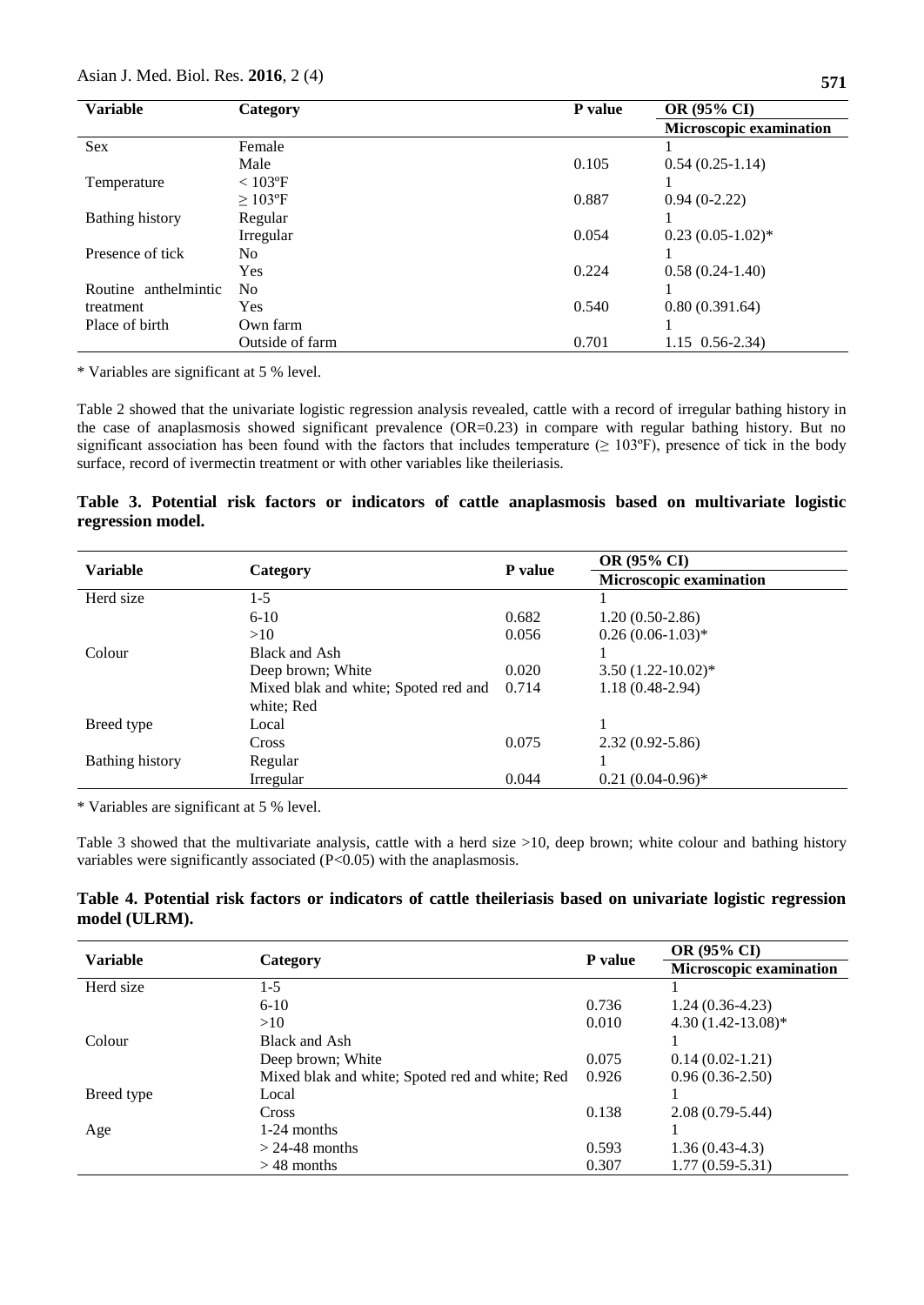| <b>Variable</b>         | P value<br>Category |       | <b>OR (95% CI)</b>             |  |  |
|-------------------------|---------------------|-------|--------------------------------|--|--|
|                         |                     |       | <b>Microscopic examination</b> |  |  |
| <b>Sex</b>              | Female              |       |                                |  |  |
|                         | Male                | 0.175 | $0.50(0.18-1.36)$              |  |  |
| Temperature             | $< 103$ °F          |       |                                |  |  |
|                         | $>103$ °F           | 0.015 | $3.27(1.26-8.49)^*$            |  |  |
| Bathing history         | Regular             |       |                                |  |  |
|                         | Irregular           | 0.388 | $0.51(0.11-2.32)$              |  |  |
| Presence of tick        | No                  |       |                                |  |  |
|                         | Yes                 | 0.019 | $3.09(1.20-7.91)$ *            |  |  |
| anthelmintic<br>Routine | No                  |       |                                |  |  |
| treatment               | Yes                 | 0.010 | $4.47(1.44-13.90)$ *           |  |  |
| Place of birth          | Own farm            |       |                                |  |  |
|                         | Outside of farm     | 0.425 | $0.68(0.26-1.74)$              |  |  |

\* Variables are significant at 5 % level.

Table 4 showed that the univariate logistic regression analysis revealed, cattle with a herd size >10 showed significant prevalence (OR=4.3) in compare with other herds below 10. The other risk factors indicators including temperature ( $\geq 103^{\circ}$ F) (OR=3.27), presence of tick in the body surface (OR=3.09) and record of ivermectin treatment (OR=4.47) were found significantly associated with the ileriasis prevalence ( $p<0.05$ ).

|        | Table 5. Potential risk factors or indicators of cattle the ileriasis based on multivariate logistic regression |  |  |  |
|--------|-----------------------------------------------------------------------------------------------------------------|--|--|--|
| model. |                                                                                                                 |  |  |  |

| <b>Variable</b>                |               | <b>P</b> value | <b>OR (95% CI)</b>             |
|--------------------------------|---------------|----------------|--------------------------------|
|                                | Category      |                | <b>Microscopic examination</b> |
| Temperature                    | $< 103$ °F    |                |                                |
|                                | $\geq 103$ °F | 0.037          | $2.89(1.06-7.86)^*$            |
| Presence of tick               | No            |                |                                |
|                                | Yes           | 0.040          | $2.80(1.05-7.50)$ *            |
| Routine anthelmintic treatment | No            |                |                                |
|                                | Yes           | 0.014          | $4.24(1.33-13.46)^*$           |

\*Variables are significant at 5 % level.

Table 5 showed that the multivariate analysis, temperature  $(≥ 103°F)$  (OR=2.89), presence of tick in the body surface (OR=2.80) and animal with a record of ivermectin treatment (OR=4.24) showed significant association with theileriasis.

### **4. Discussion**

### **4.1. Prevalence**

Anaplasma infection (18.5%) recorded in this study (Table 1) supported the earlier report of Anaplasma infection in Bangladesh (Samad *et al.,* 1989) who recorded occurrence of subclinical Anaplasma infection in 5.93%. (Talukdar *et al.,* 2001) recorded 33% cattle of Baghabari Milk Shed Area had Anaplasma infection. Chowdhury *et al.*, 2004 recorded somewhat higher prevalence of Anaplasma infection (70%) in Sirajgonj.

#### **4.2. Herd size**

The prevalence record of infection according to herd size in my findings, Anaplasma infection was higher (17.89%) in smaller herd size. This finding had been supported by (Atif *et al.,* 2012) who recorded significantly higher prevalence of tick borne diseases in small holders. But in the case of Theileria infection it had been found in my finding that the percentage of infection has gradually increased according to the increase of herd size which is supported by Shahnawaz *et al.,* 2011. He had reported more parasitic infestations in large herds.

#### **4.3. Colour**

Coat colour of host may influence the extent of disease. In this study anaplasmosis infection was found (27.66%) in Deep brown and White coat colour cattle which was very high than Black and Ash coat coloured cattle. This was supported by the report of Blood *et al*. (1968) who mentioned that breeds with black or red coat colour had a higher risk of infection than those with white coats in regions where biting flies were the insect vectors. Dairy breeds were at greater risk for iatrogenic transmission.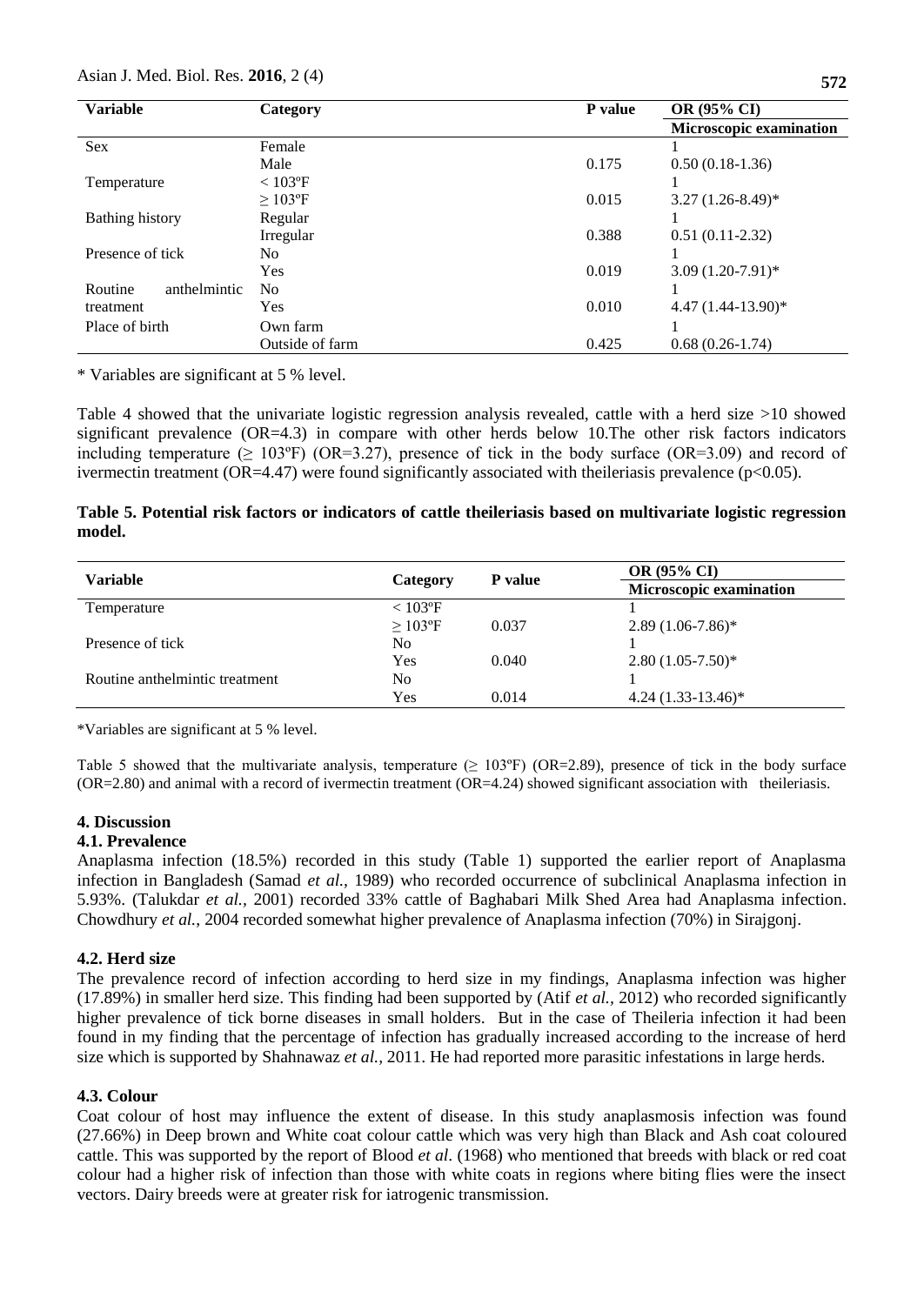#### **4.4. Breed**

Some studies were done to determine the susceptibility of *B. indicus* and *B. taurus* bovines to infection by *A. marginale*. (Parker *et al.,* 1985) demonstrated that rickettsia was slightly superior to *B. taurus* in comparison to *B. indicus*, but the clinical signs were not different between the races. This report revealed that crossbred cattle were mostly affected (21.42%) with anaplasmosis than indigenous cattle (15.68%). Breed susceptibility of anaplasmosis recorded in this study support the report of (Chakraborti 2002; Chowdhury *et al.,* 2006). However others have reported no difference in susceptibility to *A. marginale* of *Bos taurus* and *Bos indicus* crossbred cattle (½ to ¾ Bos indicus) (Otim *et al*., 1980; Wilson *et al.,* 1980) or Bos indicus and Bos indicus crossbred cattle (Bock *et al.,* 1999). Similarly this report revealed that crossbred cattle were mostly affected (13.26%) with *Theileriasis* than indigenous cattle (6.86%). In the present research, lower prevalence of blood protozoan infections in indigenous cattle as compared to crossbred cattle was found in agreement with the reports of (Samad *et al.,* 1983). Sera from 177 crossbred cattle from 3 farms in Bangladesh were tested for *T. annulata.*  8.47% were positive by blood smear, a significantly lower rate than the 22.03% positive by CFT. Most positive cattle were less than 3 years old (Samad *et al.,* 1983). Constant exposure of infections and development of immunity against such infections might responsible for lower prevalence in indigenous cattle (Siddiki *et al.*, 2010). In endemic areas indigenous cattle were relatively resistant while modified cattle, especially European breeds, are highly susceptible (Taylor *et al.,* 2007). On the contrary, more attention in the management of crossbred cattle gave less chance of pre exposure of vectors and develop no or less immunity, resulting frequent occurrence of such diseases (Ananda *et al.,* 2009 and Siddiki *et al.*, 2010).

#### **4.5. Age**

*Anaplasma* spp*.* can cause infections in bovine population of all age categories where severity and mortality rate increases with augmentation of animal age Richey, (1984). (Bock *et al*., 1997) showed that factors such as race, age, physiological and immunological status may affect seropositive rates. It is noteworthy that parasite inoculation rate by other biological vectors (Dreyer *et al*., 1998; Mtshali *et al.,* 2007; Ndou *et al.,* 2010) and other sources of mechanical transmission via blood-sucking dipterans and fomites (Scoles *et al.,* 2005) may also affect the enzootic stability of any geographic area when *A. marginale* is prevalent. In this study higher occurrence of anaplasmosis (22.72%) and (20%) were in cattle of more than 48 months age and between 1-24 months age respectively. Additionally, the lowest occurrence seen in cattle aged between 25 to 48 month ages. This might be due to rapid immune responses to primary infection by the calves through a complex immune mechanism. Chowdhury *et al.,* 2006 mentioned higher occurrence (53.33%) was in cattle of more than 3 years old and (Chakraborti, 2002) also recorded animal over 3 years age were highly affected by anaplasmosis. Catttle of more than 4 year of age were significantly (P<0.05) at higher risk as compared to  $\langle$ -4, 1-2 and  $\langle$ 1 year age groups (Atif *et al*., 2013). (Urdaz-Rodriguez *et al*., 2009; Aubry and Geale, 2011) mentioned seroprevalence increased with age found higher prevalence of anaplasmosis in calves and lowest in young cattle in Uganda and the difference was explained by dominant immune responses to *Anaplasma* spp. infection. Prevalence of anaplasmosis in study population also supported the reports of (Chakraborti, 2002) and (Chowdhury *et al.,* 2006) who observed comparatively higher prevalence in adult than calves. Both young and adult animals usually develop only a mild form of the disease although various stress factors can exacerbate this in individual cases (Stoltsz, 1994). In case of theileriasis cattle of all age were at equal risk of infection with *Theileria* spp. and progression to clinical disease (ECF) (Mettam *et al.,* 1936; Norval *et al.,* 1992). In this study the lower prevalence of theileriosis might be due to innate resistance which usually supports the report of (Urquhart *et al.,* 1996).

#### **4.6. Sex**

Sex of host had influenced the extent and severity of the anaplasmosis infection (Thrusfield *et al.,* 2007). Regarding sex-wise distribution, a higher anaplasmosis infection rate in females as compared to male cattle had been recorded in the present study were not indifferent from those reported elsewhere (Atif *et al.,* 2013; Kamani *et al.,* 2010 and Alim *et al.,* 2012). Higher prevalence of *T. annulata* and *A. marginale* were reported in female animals (Durrani, 2008). Higher prevalence in female population was due to hormonal disturbances due to its use in milk production, draught power and breeding system which pose it to weakened immune system (Kamani *et al*., 2010; Sajid *et al.,* 2009; Kabir *et al.*, 2011).

#### **4.7. Temperature**

Pyrexia is an inconsistent finding for anaplasmosis (Potgieter, 1996). Theleriasis positive animals showed high levels of pyrexia ( $\geq 103^{\circ}$ F) typical sign to tropical theileriosis. These results are in line with those reported by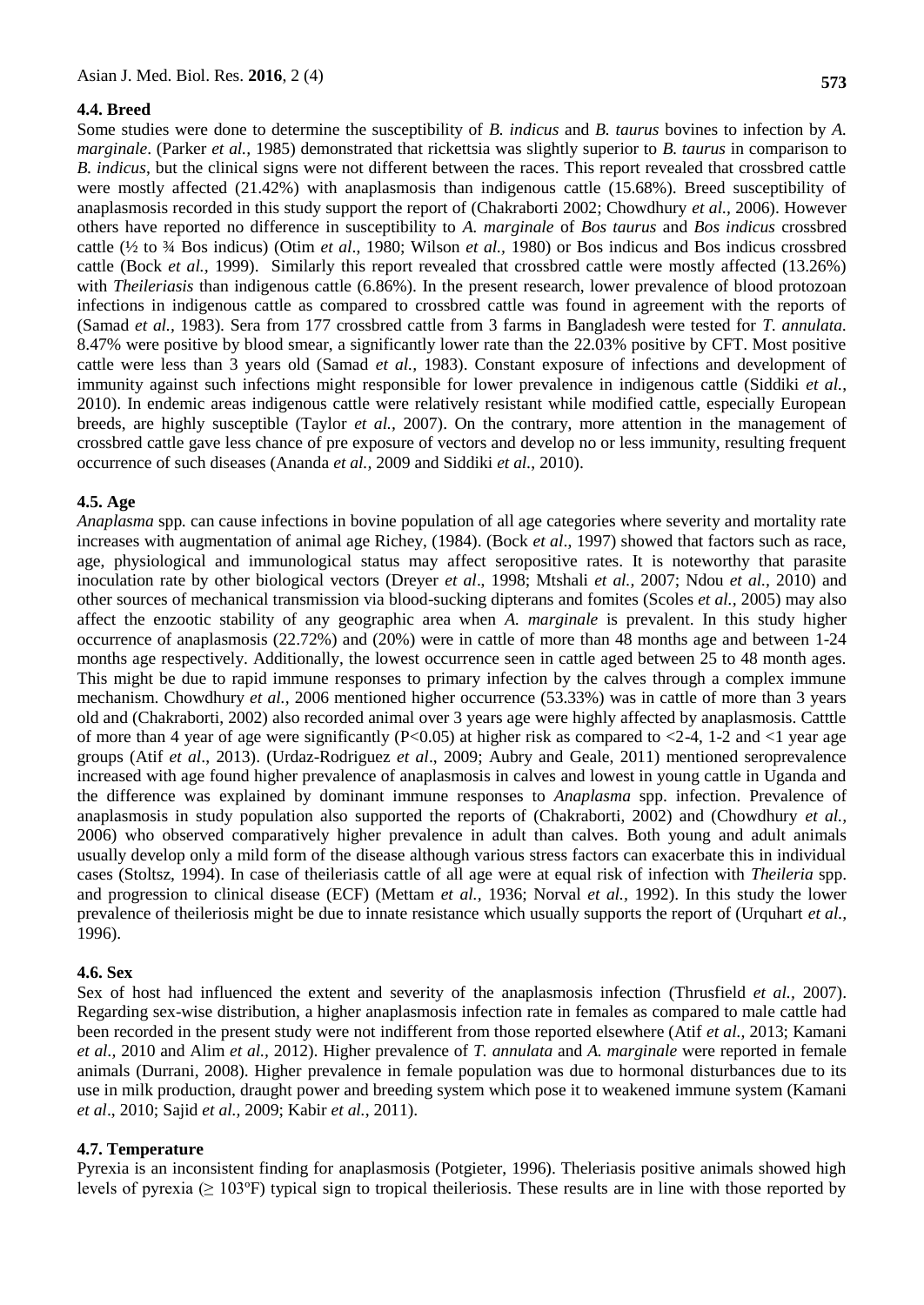(Omer *et al*., 2003; Osman and Al-Gaabary, 2007) who reported that clinical signs in the infected animals were pyrexia (105-106 °F).

# **4.8. Bathing history**

Good hygiene is the most effective way of defending against any infection. Regular bathing, use of antibacterial soap can decrease the chance of infection. If cattle are already sick regular bathing may reduce the chance of spread of diseases.

# **4.9. Presence of tick**

The presence of ticks on animals proved to be an important risk factor for the spread of theileriosis during the present study. Ticks were found on 18.52% of the infected animals suggesting that ticks were the vector for this parasite although this correlation was statistically significant in ULRM. A similar trend of tick infestation and theileriosis was previously reported by [\(Rehman](../../../Sandip/Downloads/A%20comparison%20of%20two%20different%20techniques%20for%20the%20detection%20of%20blood%20parasite,%20Theileria%20annulata,%20in%20cattle%20from%20two%20districts%20in%20Khyber%20Pukhtoon%20Khwa%20Province%20(Pakistan).htm#R16) *et al.,* 2004; [Ghosh](../../../Sandip/Downloads/A%20comparison%20of%20two%20different%20techniques%20for%20the%20detection%20of%20blood%20parasite,%20Theileria%20annulata,%20in%20cattle%20from%20two%20districts%20in%20Khyber%20Pukhtoon%20Khwa%20Province%20(Pakistan).htm#R6) *et al.,* 2007 and Khattak *et al.,* 2012).

# **4.10. Routine anthelmintic treatment**

In the current study, regular Ivermectin treated cattle was found at higher risk as compared to not treated in case of theileriasis. The treatment result in case of anaplasmosis is also not satisfied by ivermectin. Avermectin (Ivermectin) has been identified less effective compared to pyrethroid and organophosphaimalte class of acaricide (Atif *et al.*, 2013). Regarding the efficacy of ivermectin, it was better acaricide earlier but indiscriminate use and over the counter availability are the possible reasons for drug resistance against ticks.

# **4.11, Place of birth**

Good management practice is related with good health. Collecting animal from poor managed farm increase the possibility of transmitting tick borne diseases in healthy cattle farm.

# **5. Conclusions**

Based on the results from this study, it is concluded that infections caused by *Anaplasma* spp. and *Theileria* spp. were present among cattle in Dinajpur district and the prevalence of anaplasmosis and theileriasis are 18.5% and 10%, respectively and it caused clinical illness resulting losses of milk and meat production. The significant major risk factors of theileriasis in cattle were identified as hard size more than 10 in number per group,  $\geq 103^{\circ}$ F temperature, presence of tick in the body surface and ivermectin treatment and in anaplasmosis, herd size, colour and bathing history were significantly associated with the infections.

### **Acknowledgments**

This work was supported by Department of Medicine, Surgery & Obstetrics, Hajee Mohammad Danesh Science & Technology University, Dinajpur, Bangladesh.

### **Conflict of interest**

None to declare.

# **References**

- Ahmed AKNU, 1976. Blood parasites of domestic animals in Bangladesh. Bangladesh Veterinary Journal, 10: 69-71.
- Samad MA and OP Goutam, 1984. Prevalence of *Theileria annulata* infection in cattle of Bangladesh*.* Ind. J. Parasitol.*,* 7: 61-63.
- Samad MA, SA Bashar, M Shahidullah and MU Ahmed, 1989. Prevalence of hemoprotozoan parasites in the cattle of Bangladesh. Indian Vet. Med. J., 13: 50-51.
- Walker DH, CD Paddock and JS Dumler, 2008. Emerging and re-emerging tick-transmitted rickettsial and ehrlichial infections. Med. Clin. North Am., 92: 1345-1361.
- Zhang Y, S Wang, Y Shi, Yu Huilan, M Cao, L Mei, G Hua, L Yao, L Tian, Yu Qiang and L Zhang, 2012. Anaplasmosis in farmers and domestic animals in Anhui province, China. Asian Pacific J. Trop. Dis, 2: 27- 30.
- Zaugg JL, D Stiller, ME Coan and SD Lincoln, 1986. Transmission of *Anaplasma marginale* by males of Dermacentor andersoni fed on an Idaho field infected, chronic carrier cow*.* Am. J. Vet. Res., 47: 2269-2271.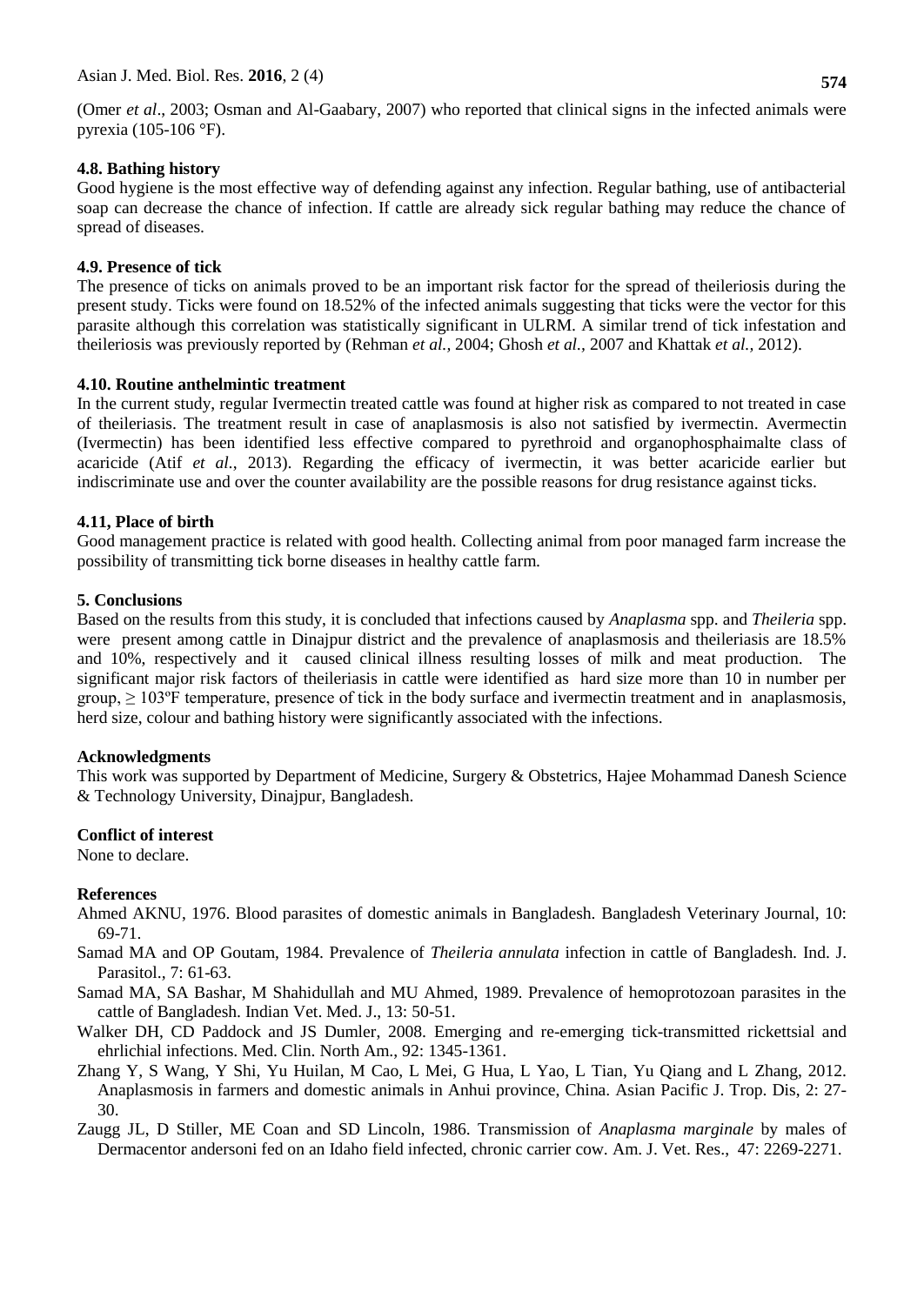- O'Kelly JC and GW Seifert, 1969. Relationship between resistance to Boophilus microplus, nutritional status, blood composition of Shorthorn x Hereford cattle on high and low planes of nutrition. Australian J. Biol. Sci., 22: 1497-1506.
- Hendrix CM and E Robinson, 2006. Diagnostic Parasitology for Veterinary Technicians. 3rd Ed, Mosby Inc. and affiliated of Elsevier Inc, China, pp: 246-247.
- Salih DA, AM Hussein, MN Kyule, KH Zessin, JS Ahmed and U Seitzer, 2007. Determination of potential risk factors associated with *Theileria annulata* and *Theileria parva* infections of cattle in the Sudan. Parasitol Res., 101:1285-1288.
- Hosmer D and S Lemeshow, 1989. Applied Logistic Regression. Wiley, New York.
- Dohoo I, W Martin and H Stryhn, 2003. Veterinary Epidemiologic Research. AVC Inc, Prince Edward Island, Canada.
- Thrusfield M, 1995. *Veterinary Epidemiology*. Blackwell Science Ltd, a Blackwell Publishing Company, pp.39- 41.
- Talukdar MH and MJ Karim, 2001. Subclinical Anaplasma infection in crossbred cattle in *Bangladesh.*  Bangladesh Vet. J., 35: 159-160.
- Chowdhury S, MA Hossain, SR Barua and S Islam, 2006. Occurrence of common blood parasites of cattle in Sirajgong Sadar area of Bangladesh. Bangladesh J. Vet. Med., 4: 143-145.
- Atif FA, MS Khan, HJ Iqbal, GM Arshad, E Ashraf and S Ullah, 2012. Prevalence of *Anaplasma marginale, Babesia bigemina* and *Theileria annulata* infections among cattle in Sargodha District, Pakistan. African Journal of Agricultural Research*,* 7: 3302-3307.
- Shahnawaz S, M Ali, MA Aslam, R Fatima, ZI Chaudhry, MU Hassan, M Ali and F Iqbal, 2011. A study on the prevalence of a tick-transmitted pathogen, *Theileria annulata,* and hematological profile of cattle from Southern Punjab (Pakistan). Parasitol Res., 109: 1155-1160.
- Blood DC and JA Henderson, 1968. Veterinary Medicine. (3<sup>rd</sup> edition) Baltimore, Williams & Wilkins.
- Parker RJ, RK Shepherd and KF Trueman, 1985. Susceptibility of Bos indicus and Bos taurus to *Anaplasma marginale* and *Babesia bigemina* infections. Veterinary Parasitology*,* 17: 205-213*.*
- Chakraborti A, 2002. A Textbook of Preventive Veterinary Medicine*.* 3rd edn, Kalyani Publishers, New Delhi. pp. 683.
- Chowdhury S, MA Hossain, SR Barua and S Islam, 2006. Occurrence of common blood parasites of cattle in Sirajgong Sadar area of Bangladesh. Bangladesh J. Vet. Med., 4: 143-145.
- Otim C, AJ Wilson and RS Campbell, 1980. A comparative study of experimental anaplasmosis in Bos indicus and Bos taurus cattle. Australian Veterinary Journal*,* 56: 262-266.
- Bock RE, TG Kingston and AJde Vos, 1999. Effect of breed of cattle on innate resistance to infection with *Anaplasma marginale* transmitted by Boophilus microplus. Australian Veterinary Journal*,* 77: 748-751.
- [Samad A, S Dhar and OP Gautam, 1983. Prevalence of](http://www.cabi.org/isc/abstract/19870841704) *Theileria annulata* infection among cattle of [Bangladesh. Indian Journal of Parasitology,](http://www.cabi.org/isc/abstract/19870841704) 7: 61-63.
- Siddiki AZ, MB Uddin, MB Hasan, MF Hossain, MM Rahman, BC Das, MS Sarker and MA Hossain, 2010. Coproscopic and haematological approaches to determine the prevalence of helminthiasis and protozoan diseases of Red Chittagong Cattle (RCC) breed in Bangladesh. Pakistan Vet. J.*,* 30: 1-6.
- Taylor MA, RL Coop and RL Wall, 2007. Veterinary Parasitology*.* Third Edn. Blackwell Publishing.
- Ananda KJ, E Placid and GC Puttalakshmamma, 2009. Prevalence of hemoprotozoan diseases in crossbred cattle in Bangalore north. Vet. World*,* l2: 15-16.
- Richey EJ, 1984. Management of anaplasmosis in beef cattle. Animal Nutrition for Health*,* 12: 10-14.
- Bock RE, 1997. Effect of breed of cattle on innate resistance to infection with *Babesia bovis* e *B. bigemina* and *Anaplasma marginale*. Australian Veterinary Journal*,* 75: 337-340.
- Dreyer K, LJ Fourie and DJ Kok, 1998. Epidemiology of tick-borne diseases of cattle in Botshabelo and Thaba Nchu in the Free State province. Onderstepoort Journal of Veterinary Research*,* 65: 285-289.
- Mtshali MS, 2007. Prevalence and genetic diversity of *Anaplasma marginale* strains in cattle in South Africa. Zoonoses Public Health, 54: 23-30.
- Ndou RV, 2010. The seroprevalence and endemic stability of anaplasmosis in cattle around Mafikeng in the North West Province, South Africa. Veterinary Research, 3: 1-3.
- Scoles GA, 2005. Relative efficiency of biological transmission of *Anaplasma marginale* (Rickettsiales: Anaplasmataceae) by *Dermacentor andersoni* (Acari: Ixodidae) Compared with mechanical transmission by *Stomoxys calcitrans* (Diptera: Muscidae). Journal of Medical Entomology, 42: 668-675.
- Atif FA, MS Khan, F Muhammad and B Ahmad, 2013. Sero-epidemiological study of *anaplasma marginale* among cattle. J. Anim. Plant Sci., 23: 740-744.